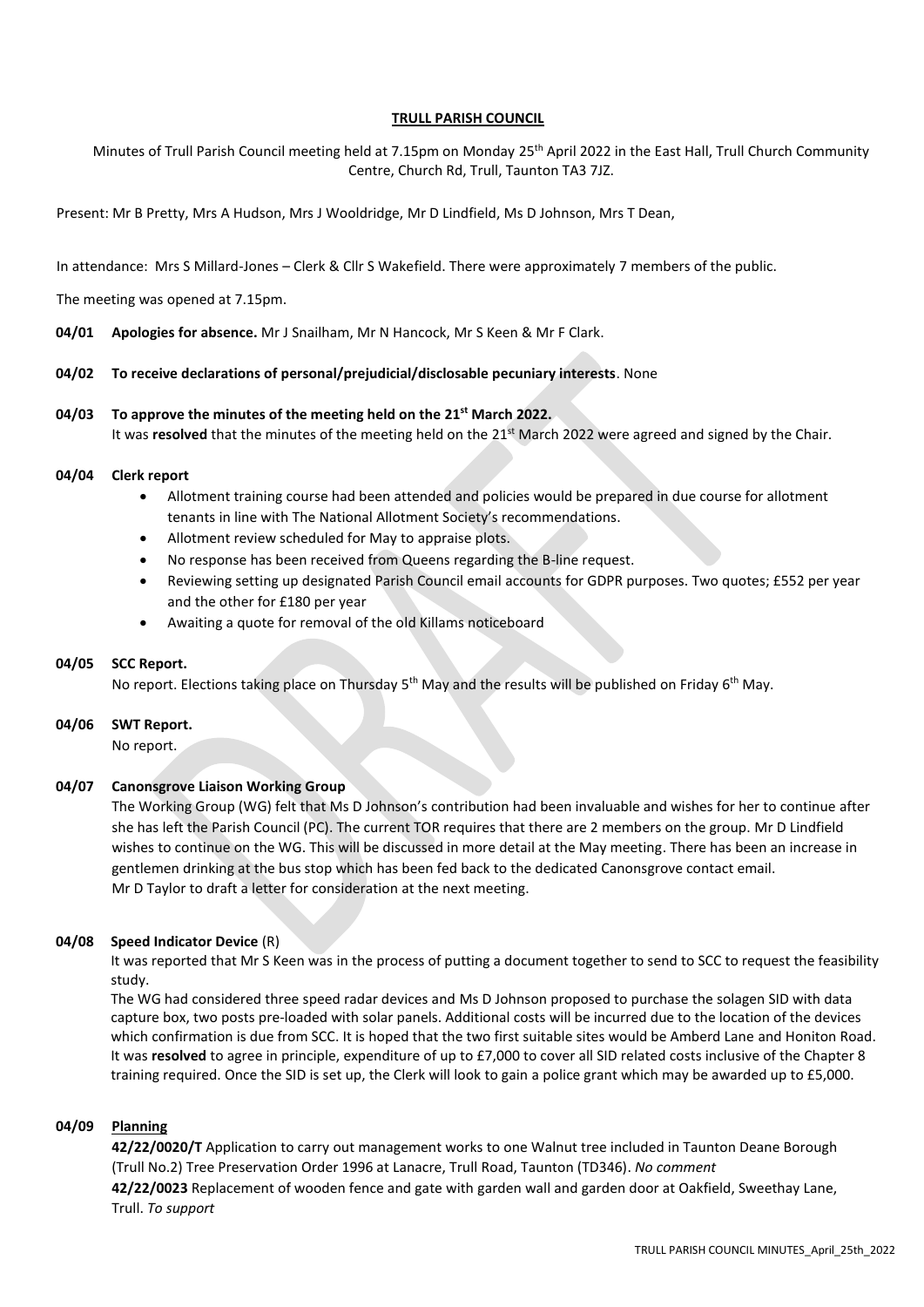**42/22/0024** Erection of a single storey extension to the rear with extension to front porch and erection of detached garage at Ashridge, Honiton Road, Trull. *To support on the basis that the window to the northern neighbours is obscure glass.*

**42/22/0025** Erection of a single storey extension to the rear of Holmesdale, Wild Oak Lane, Trull. *To support* **42/22/0027** Application for Approval of Reserved Matters in respect of the appearance, landscape, layout and scale, following Outline Approval 42/14/0069 for the erection of 70 No. dwellings, hard and soft landscaping, car parking including garages, internal access roads, footpaths and circulation areas, public open space and drainage with associated infrastructure and engineering works, together with additional details as required by Condition No's., 9, 12, 13, 14, 15, 16, 18, 19, 20, 21 and 23 on land west of Comeytrowe Lane, *To object: 1. The affordable housing is not spread throughout this application in a way to make it indistinguishable from open market housing which is a requirement. 2.Unoriginal, bland housing that does not satisfy the high level of design required by Somerset West and Taunton's Garden Town status. 3.The phosphate issue is not resolved and the smaller part of area H1E appears on the map provided by Brookbanks as being fallow land. There is no updated phosphate mitigation plan available.*

**42/21/0035** Approval of reserved matters in respect of the appearance, landscape, layout and scale, pursuant to planning permission reference (42/14/0069) for the erection of 55 No. dwellings, hard and soft landscaping, car parking including garages, internal access roads, footpaths and circulation areas, public open space and drainage with associated infrastructure and engineering works at Phase H1C(ii) and for the demolition of industrial estate and the erection of 71 No. dwellings, hard and soft landscaping, car parking and garages, internal access roads, footpaths and circulation areas, public open space and drainage with associated infrastructure and engineering works at Phase H1F with additional details as required by Condition No's 7, 9, 12, 13, 14, 15, 16, 18, 19, 20, 21 and 23 on land at Comeytrowe/Trull (resubmission of 42/20/0056). *To object on the following grounds: 1 The original proposed secondary access of Comeytrowe Road is placed in a more northerly position than that agreed at outline permission of 42/14/0069. The figure approved as part of that permission was Figure 4.3 Rev A. 2 There still does not appear to be an updated phosphate mitigation plan. Therefore neither of these areas should be developed. Parcel H1Cii is shown on the map in the Brookbanks Report as 'fallowed land', and parcel H1F as 'land taken out of urban use'. 3 There is no contaminated land assessment for the former industrial estate nor a plan for decontamination. 4 An additional access onto Comeytrowe Road would require a new full planning application and cannot be permitted as part of this reserved matters application.5 The houses are bland in style and do not satisfy the high design standards required by a development in a town that has taken Garden Town funding. 6 The density in H1Cii does not fulfil the criteria laid out in the agreed density parameter plan which requires 'predominantly detached units', in fact all the houses along the northern boundary are semi-detached. The density overall has been lowered by including a long stretch of road which has previously appeared in 4 other planning applications (42/19/0053; 42/20/0006; 42/20/0056 and 42/21/0004).*

**42/22/0029/LB & 30** Erection of a two storey extension to the side of Amberd Granary, Amberd Lane, Trull. *To support* **Report on applications considered under delegated powers** 

**42/22/0006/7LB** Erection of external canopy with associated porch, installation of 1 No. window and 2 No. doors with internal alterations and removal of small store at The Lawn, Dipford Road, Trull – To support

**Report on decisions by SWT**

**42/21/0082** Removal of Condition No. 07 of application 42/89/0048 (agricultural tie) at Hunters Oak, Sweethay Lane, Trull - Refusal

# **04/10 Trull Comeytrowe Development (R)**

Wheel washing should begin soon. Dead fish found means that ammonium levels had to be checked and appeared to be fine. Three members of the keeping Galmington stream group attended. Several large basins that are holding the water are under investigation. The developers are looking to engage more with residents though regular sessions. Moving forwards, it would be beneficial if these meetings continue to happen regularly.

# **04/11** S**ocial media**

The Terms of Reference (TOR) had been circulated ahead of the meeting. An amendment was made to remove the no decisions making responsibilities. It was felt that the WG needed to be able to make decisions to share information in between the meetings. Mrs M Naughton had shared a social media editorial calendar so that a log of content can be made for regular Facebook posts. There are some standard regular items like – published meeting notes, calls to meetings etc but then there needs to be other content which covers the work the council does or calls for help. Mrs M Naughton also offered to take some fresh pictures of Councillors to use on the website and so that a bio can be put together for introductions to residents through the social media site.

The Clerk noted to create posts around the Village agents, Almshouse looking for trustees and introducing residents to the various working groups set up within the Parish Council.

It was **resolved** that the TOR would be adopted and placed on the website.

# **04/12 Tree Maintenance Working Group**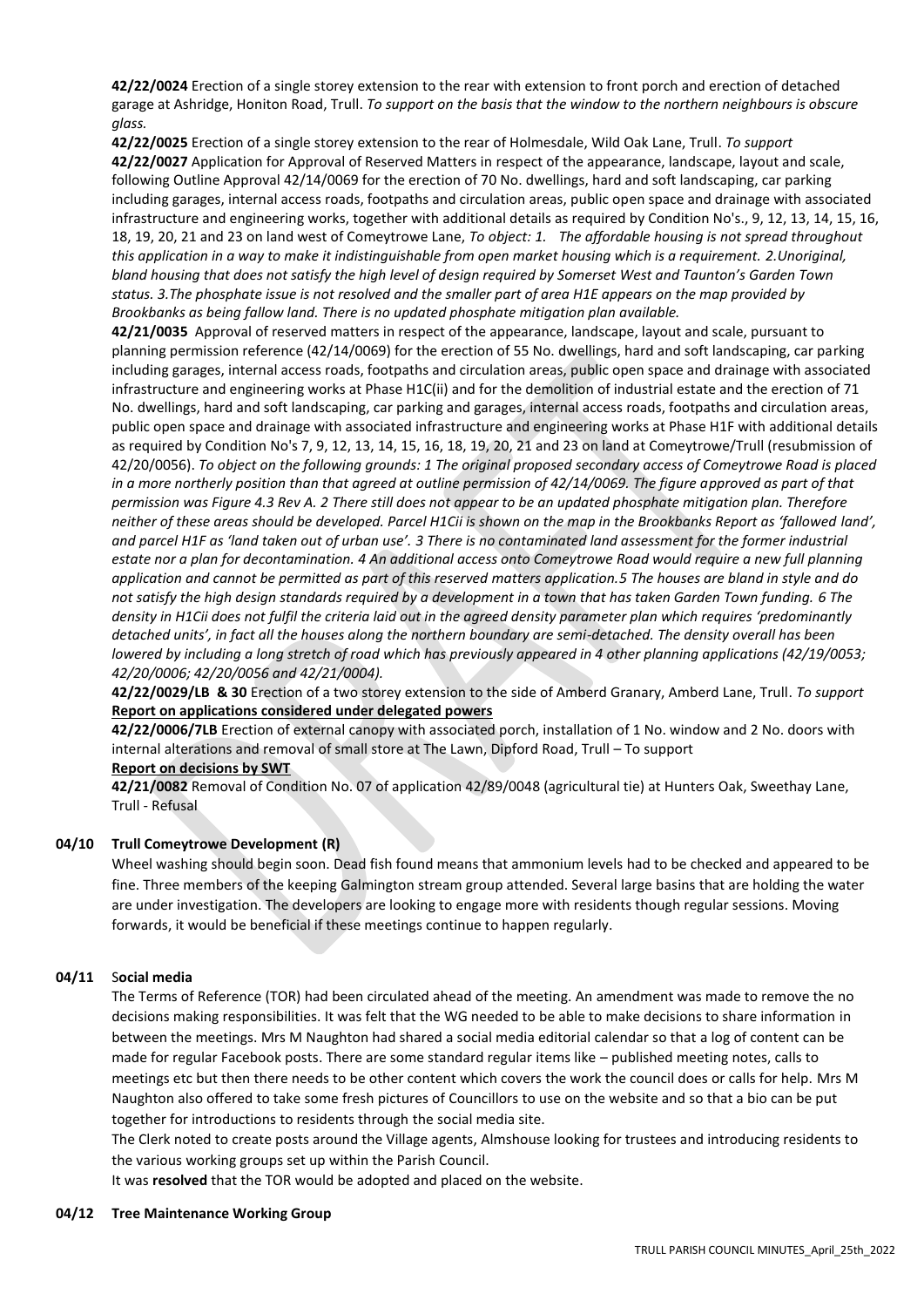It was **resolved** that the TOR that had been circulated would be adopted and placed on the website.

## **04/13 Finance (R)**

# **a. Approval of Payments & Receipts.**

## Payments

| To whom             | <b>Account</b> | <b>Description</b>         | <b>Net</b> | <b>VAT</b> | <b>Total</b> |
|---------------------|----------------|----------------------------|------------|------------|--------------|
| S Millard-Jones     | TPC.           | Salary,                    | £989.88    | £5.10      | £994.98      |
|                     |                | Homeworking &              |            |            |              |
|                     |                | mileage, PAYE, NI &        |            |            |              |
|                     |                | pension                    |            |            |              |
| Colin Ralph         | TPC.           | Grass cut                  | £440.00    | £88.00     | £528.00      |
| <b>SALC</b>         | <b>TPC</b>     | Prep for elections         | £20.00     | £          | £20.00       |
| <b>SALC</b>         | <b>TPC</b>     | Responding to              | £25.00     | £          | £25.00       |
|                     |                | Planning                   |            |            |              |
|                     |                | Applications               |            |            |              |
| Arboricare          | TPC            | <b>Fell Horse Chestnut</b> | £580.00    | £116.00    | £696.00      |
|                     |                | trees                      |            |            |              |
| <b>SWT</b>          | TPC            | <b>Bins</b>                | £234.00    | £46.80     | £280.80      |
|                     |                |                            |            |            |              |
| <b>EDF</b>          | <b>PFMC</b>    | 17 Feb - 8 April           | £479.59    |            |              |
| Parsons             | <b>PFMC</b>    | Grass cutting              | £469.88    |            |              |
| <b>TCCC</b>         | <b>PFMC</b>    | Room Hire                  | £36.00     |            |              |
| Marcus Kavanagh     | <b>PFMC</b>    | Cleaning                   | £114.75    |            |              |
| <b>Brian Pretty</b> | PFMC           | Plants & soil              | £25.74     |            |              |
|                     |                |                            |            |            |              |

## **Receipts**

| Bank Interest - March | <b>TPC</b>  | £0.26      |
|-----------------------|-------------|------------|
| Allotments            | <b>TPC</b>  | £24.00     |
| Tree contributions    | <b>TPC</b>  | £90.85     |
| <b>SWT Precept</b>    | <b>TPC</b>  | £15,500    |
|                       |             | £15,615.11 |
| Hires - March         | <b>PFMC</b> | £1,512.00  |
| FIT payment           | <b>PFMC</b> | £368.67    |
|                       | <b>PFMC</b> | £1,880.67  |

It was **resolved** to pay the above by cheque/internet banking

## **b. Approval of the bank reconciliation**

As of the 31<sup>st</sup> March; Treasurers Account: £13,593.71 Main Account: £34,021.22 Covid Account: £0 CIL account: £52,776.34 TOTAL: £100,065.36 It was **resolved** to approve the bank reconciliation.

- **c. Transfer of £10,000 from main account to Treasurers account** It was **resolved** to approve the transfer of £10,000.
- **d. To approve the asset register** It was **resolved** to approve the asset register.
- **e. To adopt the Risk Assessment**  It was **resolved** to approve the Risk Assessment.
- **f. To adopt the Equality & Diversity Policy**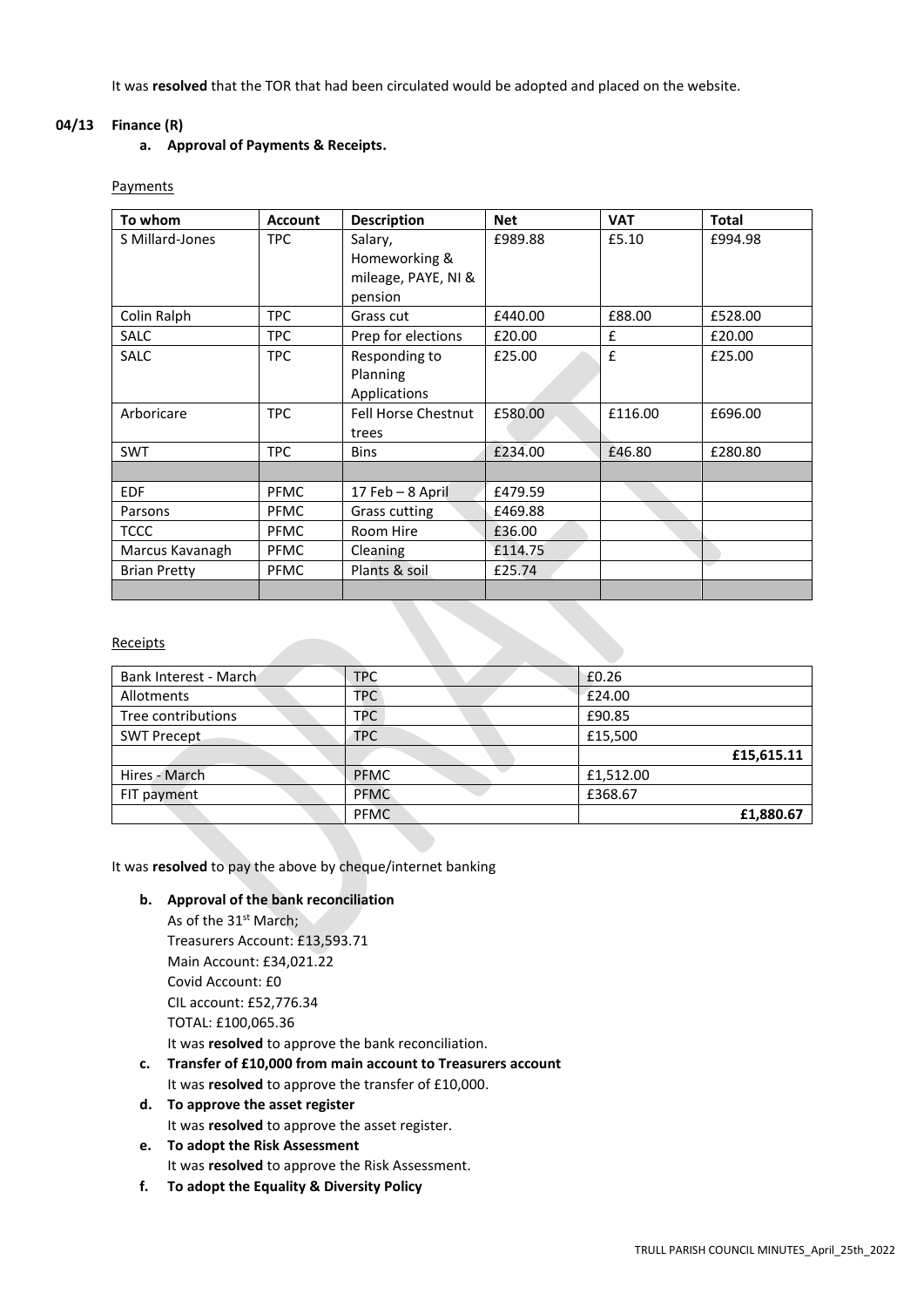The policy had been circulated to members ahead of the meeting and it was **resolved** to approve the Equality & Diversity Policy.

# **g. To note CIL payment to be received.**

£60,544.74 of CIL funds are due by the end of April. by the end of April 2022. This relates to planning applications: 42/19/0048 – LAND AT GATCHELL FARM, DIPFORD ROAD, TRULL, TAUNTON, TA3 7NP – £7,750.40 - CIL paid in full.  $42/20/0056$  – Phase H1C(i) LAND AT COMEYTROWE/TRULL - £18,097.42 – 2<sup>nd</sup> of 3 instalments. 1 further payment due. 42/20/0006 – Phase 1a Parcel H1b LAND AT COMEYTROWE/TRULL - £34,696.92 – 2<sup>nd</sup> of 2 instalments. 1 further payment due.

# **04/14 Road Closures.**

Wild Oak Lane 3rd May 2022 and last for 2 days (08:00 - 17:00) to enable Jurassic Fibre Ltd to carry out overlay works**.** ttro492241TD - SH - Honiton Rd & Shoreditch Rd 25th April 2022 and is expected to last until 29th April 2022**.** Wild Oak Lane 16th May 2022 and last for 3 days (08:00 - 17:00) to enable Jurassic Fibre Ltd to carry out overlay works**.** Poundisford Road, Pitminster 17th May 2022 and last for 6 hours (09:30 - 15:30) to enable BT Openreach to erect a new pole**.**

# **04/15 Reports:**

**Memorial Hall:** Mark Hughes has become the Memorial Hall Chairman. The MH Committee had reached crisis point with the resignation of the previous chair. The crisis meeting was well attended and lots of support from volunteers. The Committee now has a new secretary and Vice Chairman. It is thought that the immediate challenges are the insurance and health and safety assessments. The first official meeting will be  $9<sup>th</sup>$  May. Booking wise, the MH is solidly booked, although it hasn't covered expenditure over the last 2 years. Bookings are looking healthy moving forward.

**Almshouse Charity:** It has been a quiet year for us which can't be bad; perhaps a rewarding consequence of the work over the last few years that has gone into bringing the cottages up to a respectable standard. The charity is very pleased to report that all the residents are in fair health and have survived Covid.

The main issue had has been trying to get Smart meters installed which are a pre-requisite for the residents to benefit from the export tariff from their PV panels. EDF have been totally uncooperative for almost a year saying they can't do it as the signal is inadequate despite one of the cottages with a different supplier having a functional Smart meter. The finances are healthy and the aim is shortly to repaint the exterior to remove the unsightly staining. Higher electricity charged and one of the few areas where we can reduce consumption is to improve the fabric of the stone cottages with external insulation. We are hopeful the Government will come up with a serious grant scheme to allow this to be achieved. Back to keeping the exterior appearance respectable we are trying to encourage 3 of the residents to tidy the gardens, if not they have the unnecessary expense of employing contractors.

Jeremy Crockett is now standing down after 8 years and is looking for a new trustee. If you would like to know more about this thoroughly rewarding involvement, please give the chairman John Harrison a call on 01823 421372.

# **04/16 Chairmans report**

Mr B Pretty read out his report detailing how he had enjoyed PC work over the years and that he wished everyone the best in the coming 5 years. Thanks was given to Ms D Johnson and Mr J Snailham for their work over their period with the PC and said that he was sad that they would not be continuing on the PC. Thanks, was also given to all councillors for allowing Mr B Pretty to take on the Chairman's role.

# **04/17 Correspondence**

- For information in respect of the project to replace bridge 5128: Tuesday 4<sup>th</sup> April, 2022 Topographical survey. Monday 11<sup>th</sup> April, 2022 – Bat survey and mitigation measures. A qualified ecologist with support from an access company will be undertaking a survey of the abutments in accordance with the recommendations of an earlier ecological survey.
- A resident had contacted the Clerk asking if some additional pruning's that had been created from the maintenance work, she had carried out in Carters Way could be removed by the council. Ms T Dean informed the Clerk that there is a compost bin on Carters Way that can be used, and if this is full then she would be happy to remove. The resident also mentioned another area - a yew hedge to the front right hand side of the Church (adjacent to Mill Lane). The Clerk to confirm with the resident that this is owned by the Church.

## **04/18 Items for the next meeting/agenda.**

The mower - allotments